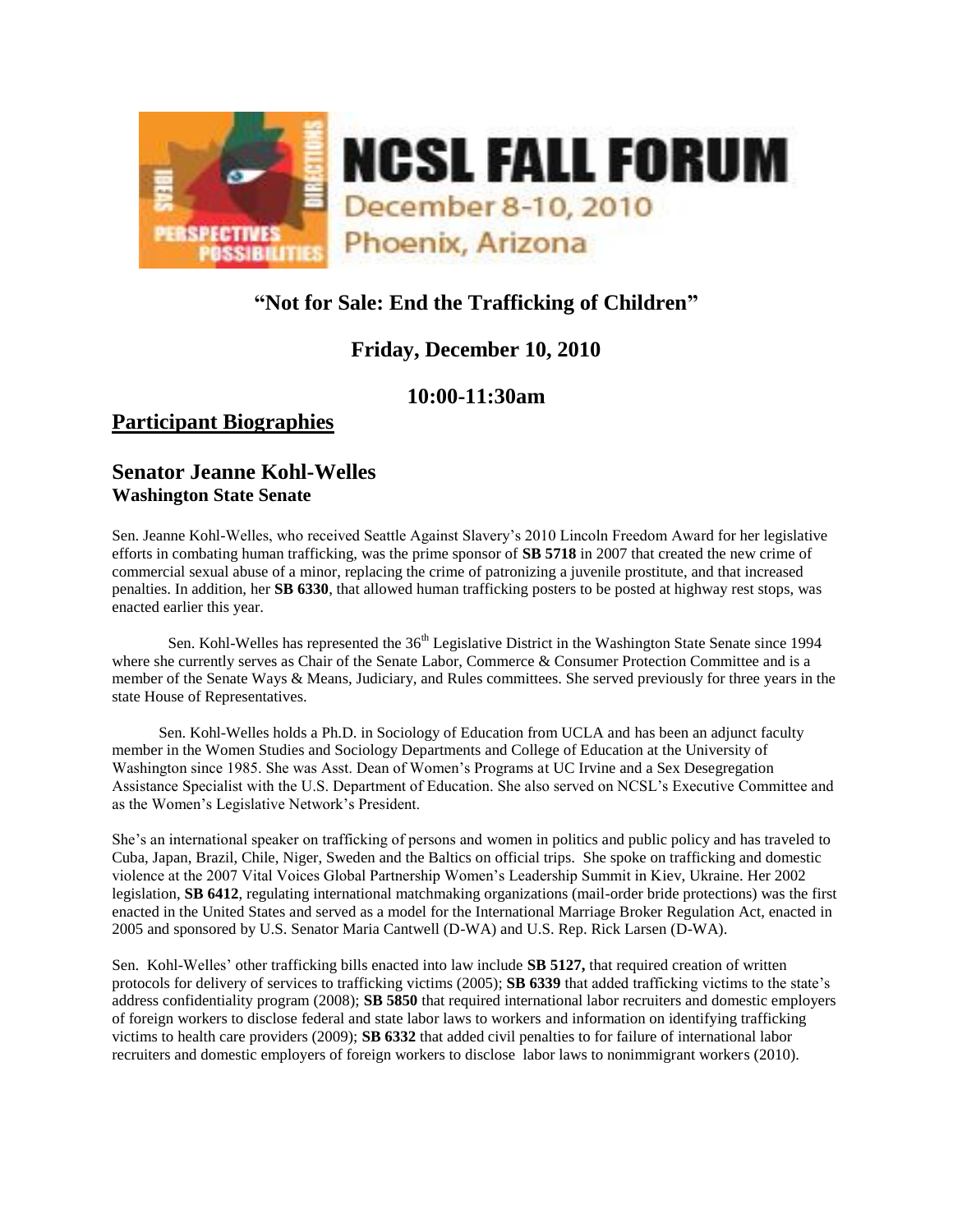### **Glenn Mucci Detective Vice Enforcement Unit Phoenix Police Department**

Glenn Mucci is a 20‐year veteran of the Phoenix Police Department. Prior to his career in law enforcement he served four years in the United States Air Force as a Security Specialist. While with the Phoenix Police Department he has worked in Patrol, Neighborhood Enforcement, School Resource, Field Training and Investigations. The last eight years have been spent as a detective in the Drug Enforcement Bureau's Vice Enforcement Unit. During that time he has served as the lead investigator in numerous cases involving Child Prostitution, many of which were high profile. He has also assisted other detectives in the unit with their investigations, as well as assisted other detectives from a variety of other jurisdictions.

He has conducted numerous training sessions on various aspects of prostitution within the police department. He also participated in educating administrators and school staff from the Phoenix Union High School District on issues concerning Child Prostitution.

### **Erin Otis Deputy County Attorney Child Exploitation Bureau Maricopa County Attorney's Office**

Erin is an Assistant Bureau Chief in the Sex Crimes Bureau of the Maricopa County Attorney's Office and has been with the office for 7 years. She is responsible for the prosecution of Child Prostitution, Child Molestation, and Sexual Assault cases within her office. In 2006, Erin received special recognition from her office for Outstanding Achievement in the field of Victim Services. In 2008, Erin received a commendation from the Phoenix Police Department for her work in the area of Child Prostitution; Erin received a similar award from the Vice Enforcement Unit of the Phoenix Police Department in 2009 as well. In 2009, Erin received Attorney of the Year for the Southeast Division of the Maricopa County Attorney's Office and was also named the 2009 Attorney of the Year for the entire Maricopa County Attorney's Office. Erin has instructed both locally and nationally in the areas of Child Prostitution investigations and prosecutions.

Erin has a B.S. in Justice Studies, an M.S.W., and a J.D., all from Arizona State University. Before becoming a prosecutor, Erin spent time working in juvenile corrections and doing casework at the Arizona State Hospital.

### **Linda Smith President and Founder Shared Hope International**

Linda Smith's political career began in 1983 as a Washington State Legislator. She won a write-in campaign for Congress in 1994. Critical to Linda's success is her ability to galvanize the grassroots community to action. Her compassionate and uncompromising belief that every individual has dignity has carried her from advocating for permanent safe homes for children as the State Senate chair of the Committee on Children and Family Services, to the halls of Congress, and ultimately to searching out victims in red light districts around the world. Linda and her husband, Vern, reside in Vancouver, Washington and are the proud parents of two and grandparents of six.

In the fall of 1998, while still a member of the U.S. Congress, Linda Smith traveled to Falkland Road in Mumbai (formerly Bombay), India -- one of the worst brothel districts in the world. The hopeless faces of desperate women and children forced into prostitution compelled Linda to found Shared Hope International (SHI).